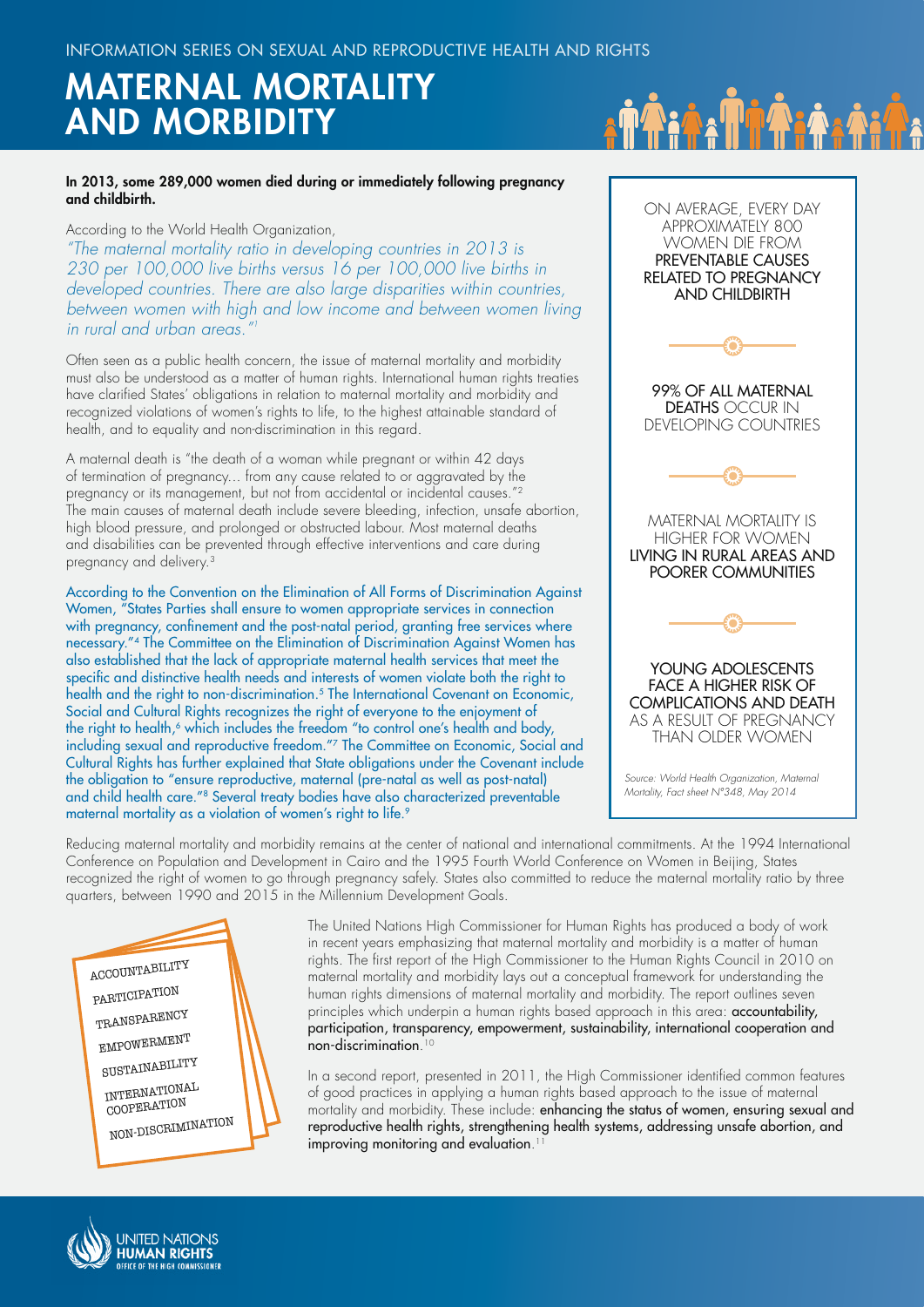| ESTIMATES OF MATERNAL MORTALITY RATIO AND MATERNAL DEATHS IN 2013<br>Maternal mortality ratio = maternal deaths per 100,000 live births |                                 |                           |
|-----------------------------------------------------------------------------------------------------------------------------------------|---------------------------------|---------------------------|
| <b>REGION</b>                                                                                                                           | <b>MATERNAL MORTALITY RATIO</b> | NUMBER OF MATERNAL DEATHS |
| NORTHERN AFRICA                                                                                                                         | 69                              | 2700                      |
| SUB-SAHARAN AFRICA                                                                                                                      | 510                             | 179000                    |
| EASTERN ASIA                                                                                                                            | 33                              | 6400                      |
| SOUTHERN ASIA                                                                                                                           | 190                             | 69000                     |
| SOUTH-EASTERN ASIA                                                                                                                      | 140                             | 16000                     |
| WESTERN ASIA                                                                                                                            | 74                              | 3600                      |
| CAUCASUS & CENTRAL ASIA                                                                                                                 | 39                              | 690                       |
| LATIN AMERICA & CARIBBEAN                                                                                                               | 85                              | 9300                      |
| <b>OCEANIA</b>                                                                                                                          | 190                             | 510                       |
| <b>WORLD</b>                                                                                                                            | 210                             | 289000                    |
| Source: World Health Organization and others, Trends in Maternal mortality: 1990 to 2013                                                |                                 |                           |

# KEY ISSUES

# 1 AN EFFECTIVE AND INTEGRATED HEALTH CARE SYSTEM IS CRUCIAL TO PREVENT MATERNAL DEATHS AND INJURIES

# *A functioning health system requires adequate supplies, equipment, and infrastructure, as well as an efficient system of communication, referral and transport.*

Under the right to health, women are entitled to services that have been shown to reduce maternal mortality and morbidity, including access to skilled attendance at birth, emergency obstetric care, post-partum care, safe abortion services where it is legal, and other sexual and reproductive health-care services. In addition to these services, the right to health must also be understood to encompass "an entitlement to an effective and integrated health system."12

# *States are responsible for the actions of its private medical institutions.*

The Committee on the Elimination of Discrimination Against Women has expressed concerns about the transfer of State health functions to private institutions and has underscored that States "cannot absolve themselves of responsibility in these areas by delegating or transferring these powers to private sector agencies."13 In *Alyne da Silva*  Pimentel Teixeira (deceased) v. Brazil, the Committee stressed that the State is directly responsible for the actions of its private medical institutions when it outsources its medical services, and that it maintains a duty to regulate and monitor private health-care institutions in line with its due diligence obligations.<sup>14</sup>

#### IN THE CASE OF *ALYNE DA SILVA PIMENTEL TEIXEIRA (DECEASED) V. BRAZIL,* the victim,

a woman of African descent, died after a stillbirth and serious postnatal complications. Failures in diagnosing the complications suffered by the victim, delays in treating those complications, delays in referring her to a hospital with superior facilities and failures in the transmission of her records between health facilities, followed by lack of adequate response and redress for these failures, resulted in a finding of violations of the Committee on the Elimination of Discrimination Against Women. The Committee has established that the State must ensure that its maternal health services meet the specific needs of women, that policies on maternal health are implemented in practice, and that adequate judicial remedies and effective protection are provided without discrimination.

# 2 DISCRIMINATION BASED ON SEX IS AN UNDERLYING FACTOR THAT CONTRIBUTES TO MATERNAL MORTALITY AND MORBIDITY

*Discrimination feeds the root causes which prevent women from accessing the services they require.* 

Women and girls have less resources and education to enable them to access healthcare services. Poverty, income inequality and gender discrimination affect women's enjoyment of their sexual and reproductive health and rights.<sup>15</sup> The Committee on Economic, Social and Cultural Rights has established that "health facilities, goods and services must be affordable for all," including for socially disadvantaged groups.<sup>16</sup> States should provide free services to women living in poverty during pregnancy, delivery and post-partum periods.17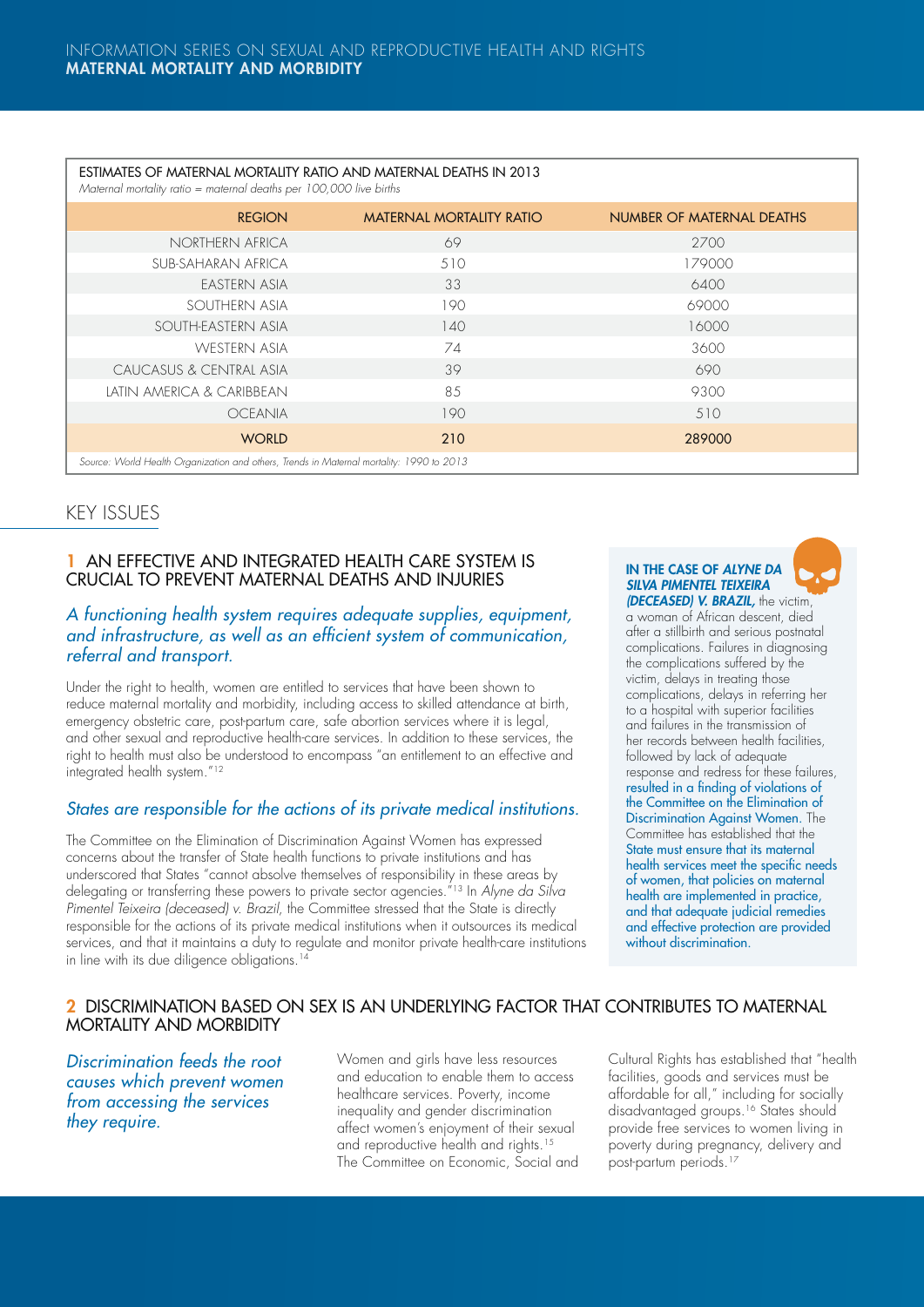#### IN THE CASE OF THE *XÁKMOK KÁSEK INDIGENOUS COMMUNITY,* one of the victims was an indigenous woman who died from complications while in labor and did not receive medical attention. The Inter-American Court of Human Rights declared that the State violated the right to life "because it failed to take the required positive measures, within



its powers, that could reasonably be expected to prevent or to avoid the risk to the right to life."<sup>18</sup> The Court underscored that "States must design appropriate health-care policies that permit assistance to be provided by personnel who are adequately trained to attend to births, policies to prevent maternal mortality with adequate pre-natal and post-partum care, and legal and administrative instruments for health-care policies that permit cases of maternal mortality to be documented adequately."<sup>19</sup>

## *Failure to provide services that only women need is a form of discrimination.*

When high rates of maternal mortality and morbidity are attributable to Government failure "to use its available resources to take measures necessary to address the preventable causes of maternal death

and ensure availability, accessibility, acceptability and good quality of services,"<sup>20</sup> this is a manifestation of discrimination against women and must be redressed immediately.

Part of protecting women's rights in this area is ensuring access to safe abortion, where legal, and to post abortion care

because unsafe abortion is one of the five major causes of maternal death.21 The Committee on the Elimination of Discrimination Against Women recommended that States increase access to family planning services<sup>22</sup> to reduce maternal deaths that result from unsafe,<sup>23</sup> clandestine24 or illegal abortions;25 and to ensure access to post-abortion care.<sup>26</sup>

# STATES ARE OBLIGED UNDER INTERNATIONAL HUMAN RIGHTS LAW TO RESPECT, PROTECT AND FULFIL HUMAN RIGHTS IN RELATION TO MATERNAL HEALTH, PREGNANCY AND CHILDBIRTH

**RESPECT** The Committee on the Elimination of Discrimination Against Women has identified "laws that criminalize medical procedures only needed by women and that punish women who undergo those procedures" as a violation of the State obligation to refrain from interfering with the enjoyment of the right to health.<sup>27</sup>

PROTECT States are responsible for exercising due diligence, or acting with a certain standard of care, to ensure that non-governmental actors, including private service providers, insurance and pharmaceutical companies, and manufacturers of health-related goods and equipment, as well as community and family members, comply with certain standards.<sup>28</sup>

FULFIL States should adopt legislative, administrative, budgetary, judicial, and other measures to prevent maternal deaths and injury. States' failure to reduce maternal mortality may breach their obligation to ensure women's access to health care.29

The provision of maternal health services is comparable to a core obligation which cannot be derogated from under any circumstances. States need to ensure the *availability, accessibility, acceptability* and *good quality* of sexual and reproductive health services, including their affordability.<sup>30</sup>

### 3 MARGINALIZED WOMEN ARE AT HIGHER RISK OF VIOLATIONS RELATED TO MATERNAL MORTALITY AND MORBIDITY

# *Certain groups of women and girls are subjected to multiple forms of discrimination.*

This impacts not only their access to facilities but also the way in which they are treated at facilities, which in turn affects their willingness to return to such facilities. The Committee on the Elimination of Discrimination Against Women has emphasized the linkages between discrimination on the basis of sex and other factors such as race, ethnicity, religion or belief, health status, age, class, caste, sexual orientation and gender identity.31

Human rights bodies have recommended States adopt measures to address maternal mortality and morbidity among marginalized groups, including young,  $32$ poor,<sup>33</sup> rural,<sup>34</sup> indigenous,<sup>35</sup> minority women<sup>36</sup> and migrant workers.<sup>37</sup>